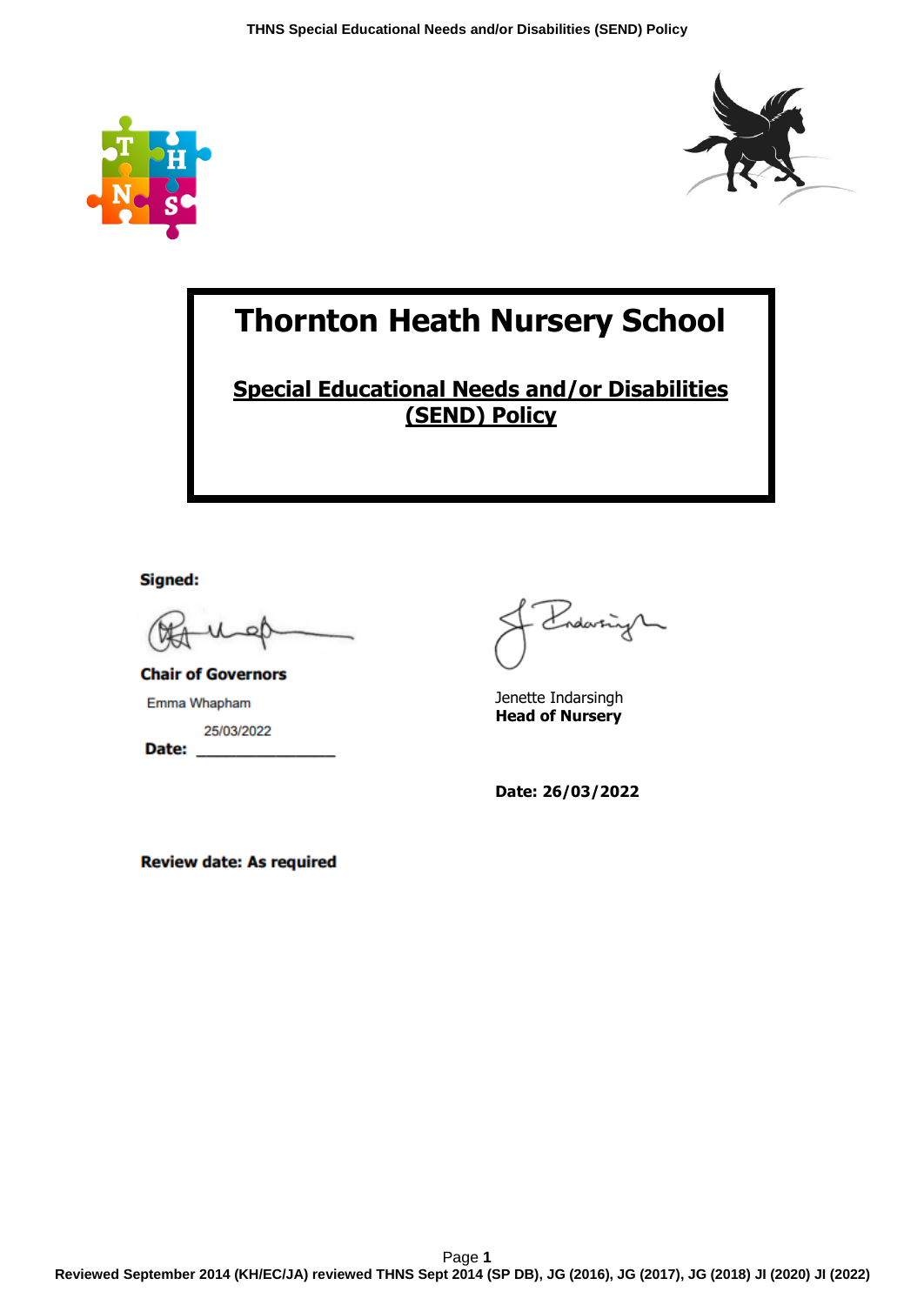#### **1. Introduction**

- **1.1** At Thornton Heath Nursery School the Head of Nursery has the role of Inclusion Manager. For the purpose of this policy the Head of Nursery will be referred to as the Inclusion Manager.
- **1.2** This policy based on the *Special Educational Needs And Disability Code Of Practice: 0 to 25 Years* (2014) and is reviewed annually and updated in line with any changes in statutory requirements.
- **1.3** Thornton Heath Nursery School (THNS) is committed to providing an appropriate and high quality education for all our children. We believe that all children, including those identified as having Special Educational Needs and/or Disabilities (SEND) have a common entitlement to a broad and balanced academic and social curriculum, which is accessible to them, and to be fully included in all aspects of school life.
- **1.4** The Early Years Foundation Stage curriculum is our starting point for planning that meets the specific needs of individuals and groups of children. When planning, teaching staff / keyworkers set suitable learning challenges and respond to children's diverse learning needs. Some children have barriers to learning that mean they have SEND and require particular action by the school.
- **1.5** Teaching staff / keyworkers take account of children's individual needs and make provision, where necessary, to support individuals or groups of children and thus enable them to learn effectively through curriculum and assessment activities. Some children may need additional help or different help from that given to other children of the same age.
- **1.6** In school we endeavour to support children in overcoming their barriers to learning and participation. However some children may require intervention from outside agencies and organisations. This policy ensures that curriculum planning and assessment for children with SEND takes account of the type and extent of the difficulties experienced by the child.
- **1.7** The Disability Discrimination Act (1995) (DDA), which has now been superseded by The Equality Act (2010), identifies the fact that some pupils with disabilities may have learning difficulties that call for special educational provision. However, not all children defined as disabled will require this provision. A child with asthma or diabetes, for example, may not have SEND, but may still have rights under the Disability Discrimination Act and The Equality Act. We will assess each child as required, and make the appropriate provision, based on their identified needs.
- **1.8** This policy operates, and should be read, in conjunction with the SEND School Information Report, Croydon's Specialist Education Provision report and the following policies:
	- Safeguarding,
	- Child Protection,
	- Behaviour,
	- DDA,
	- English as an Additional Language (EAL),
	- Early Years Foundation Stage (EYFS),
	- Teaching and Learning

## **2. Aims**

- **2.1** The aims of this policy are:
	- a) to ensure that responsibility for provision for pupils with SEND remains an integral part of the whole school provision
	- b) to create an environment that meets the special educational needs of each child;
	- c) to ensure that the special educational needs of children are identified, assessed and provided for;

#### Page **2**

**Reviewed September 2014 (KH/EC/JA) reviewed THNS Sept 2014 (SP DB), JG (2016), JG (2017), JG (2018) JI (2020) JI (2022)**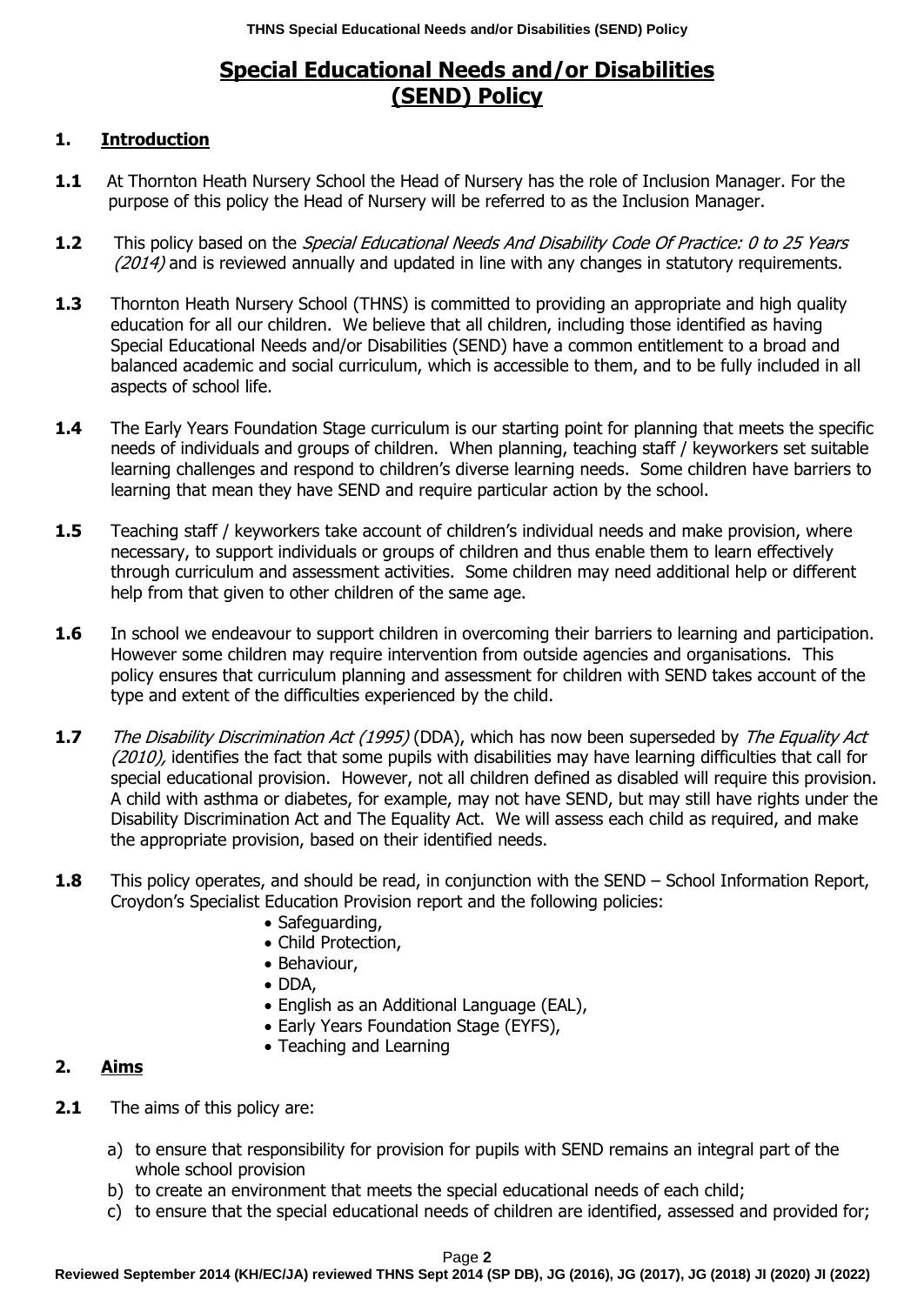- d) to work effectively in partnership with parents / carers in identifying and meeting the child's needs;
- e) to work effectively in partnership with outside agencies and professionals where appropriate;
- f) to identify the roles and responsibilities of staff in providing for children's SEND;
- g) to ensure equality of opportunity/ entitlement and access to all elements of the school curriculum;
- h) to ensure that our children have a voice in this process;
- i) to ensure that The Disability Discrimination Act (1995), The Equality Act (2010) and the Special Educational Needs And Disability Code Of Practice: 0 to 25 Years (2014) and other statutory guidance are implemented effectively across the Trust.

#### **3. Educational inclusion**

- **3.1** Across THNS we aim to offer excellent provision to all of our children, taking into account their individual abilities and needs. We have high expectations of all our children. We aim to achieve this through the removal of barriers to learning and participation. We want all of our children to feel that they are a valued part of our school communities. Through appropriate curriculum provision, we respect the fact that children:
	- a) have different educational and behavioural needs and aspirations;
	- b) require different strategies for learning;
	- c) acquire, assimilate and communicate information at different rates;
	- d) need a range of different teaching approaches and experiences.
- **3.2** Teaching staff (teachers, keyworkers, teaching assistants) respond to children's needs by:
	- a) providing support for children who need help with communication, language and literacy;
	- b) planning to develop children's understanding through the use of all their senses and of varied experiences;
	- c) planning and appropriately differentiating for children's full participation in learning, in physical and practical activities and in social aspects of school life;
	- d) helping children to manage their behaviour and to take part in learning effectively and safely;
	- e) helping individuals to understand, recognise and manage their emotions and to take part in learning.

#### **4. Special Educational Needs**

- **4.1** A child or young person has Special Educational Needs and/or Disabilities (SEND) if they have a learning difficulty or disability which calls for special educational provision to be made for them. A child has a learning difficulty or disability if he / she:
	- a) has significantly greater difficulty in learning than the majority of others of the same age. or
	- b) has a disability which prevents or hinders him or her from making use of the educational facilities of a kind generally provided for children of the same age in mainstream schools or mainstream post-16 institutions.
- **4.2** 'Special educational provision' means:
	- a) for children aged two or over, their educational or training provision is additional to or different from, that made generally for other children or young people of the same age by mainstream schools, maintained nursery schools, mainstream post-16 institutions or by relevant early years providers. For a child under two years of age, special educational provision means educational provision of any kind.
	- b) a child under compulsory school age has special educational needs if he or she is likely to fall within the definition in 4.1 above when they reach compulsory school age or would do so if special educational provision was not made for them (Section 20 Children and Families Act 2014).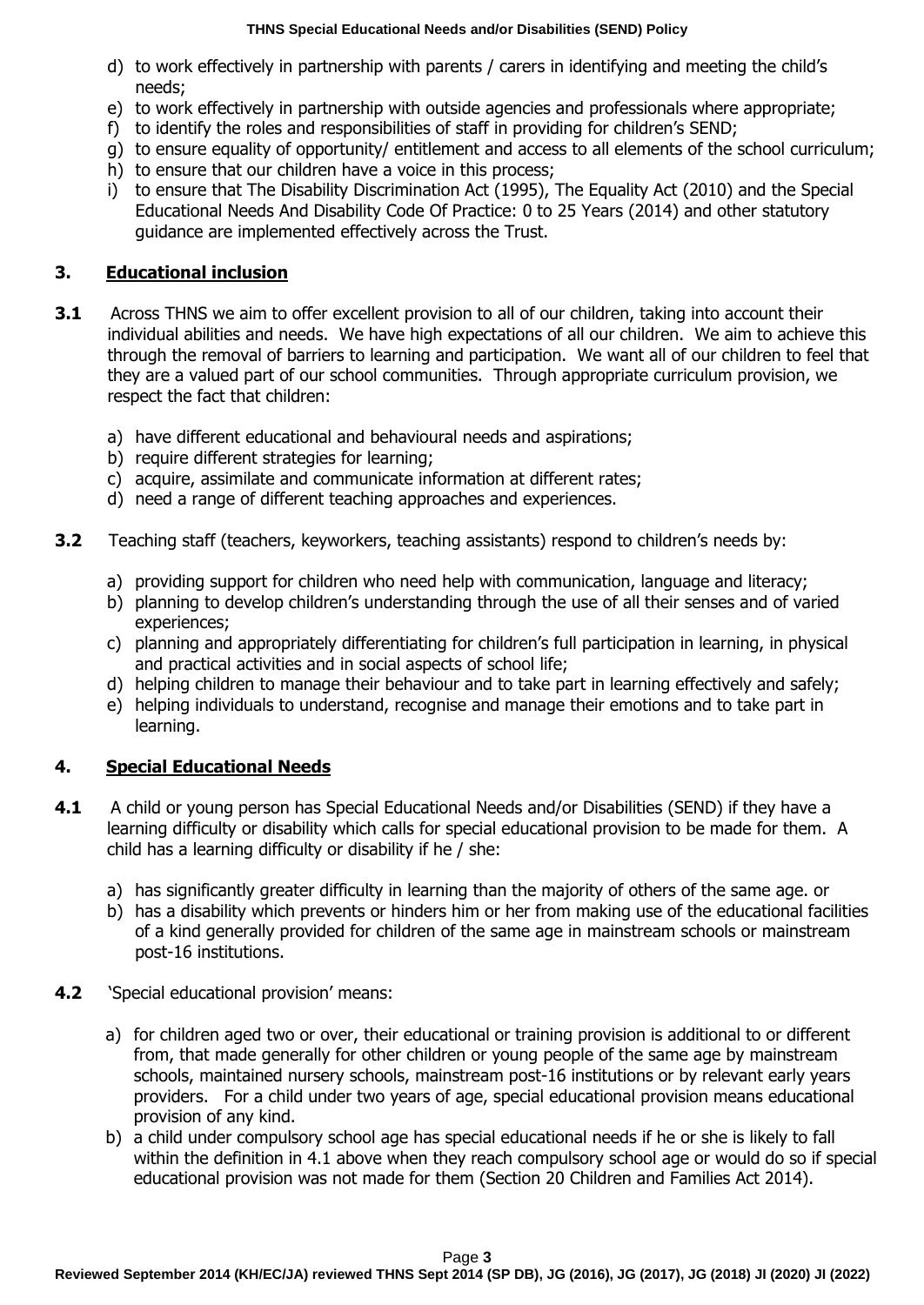- **4.3** All children are assessed when they enter our school, so that we can build upon their prior learning. We use this information to provide starting points for the development of an appropriate curriculum for all of our children. This process is supported by concerns raised directly by parents / carers or other agencies.
- **4.4** Early identification of a child's SEND is vital. The class teacher informs the parents at the earliest opportunity to alert them to concerns and enlist their active help and participation. The class teacher and the Inclusion Manager assess and monitor the children's progress in line with existing school practices. This is an on-going process.

#### **5. School Identified**

- **5.1** When a class teacher or keyworker has concerns about a child's learning, progress or development they complete a School Identified form in conjunction with the child's parent/ carer. The trigger for School Identification is underpinned by evidence that a child:
	- a) makes little or no progress, even when teaching approaches are targeted particularly in a child's identified area of weakness;
	- b) shows signs of difficulty in developing early speaking, literacy or numeracy skills which result in poor attainment in some curriculum areas;
	- c) presents persistent emotional, social, communication, interaction difficulties which are not ameliorated by the behaviour management techniques usually employed in school;
	- d) has sensory or physical difficulties, and continues to make little or no progress despite the provision of specialist equipment.
- **5.2** This outlines the areas of concern and the teacher should follow the 'Assess, Plan, Do, Review' cycle for six weeks. Progress since the initial meeting is then reviewed and appropriate action is then taken to address the child's barriers to learning and participation. This may result in a child being placed on a pupil passport.



## **6. Pupil Passport**

- **6.1.** If a child is included in additional interventions and support, which are different from or additional to those provided as part of the school's usual working then a child will be provided with a Pupil Passport. A Pupil Passport is a personalised plan detailing the provision that is in place to meet the individual child's needs. A Pupil Passport may also be referred to as a school support plan (SSP) or an individual education plan (IEP). The Pupil Passport will be completed in consultation with the parent, child, class teacher and SENDCO. Any child who has a Pupil Passport will be included on the school's SEND Register.
- **6.2** Many children who have a pupil passport will have involvement from an outside agency or will requires a referral to an outside agency. When a child has been referred for an assessment by an external support agency, including those from the Local Authority. This will usually occur in school if this is practicable, so they can: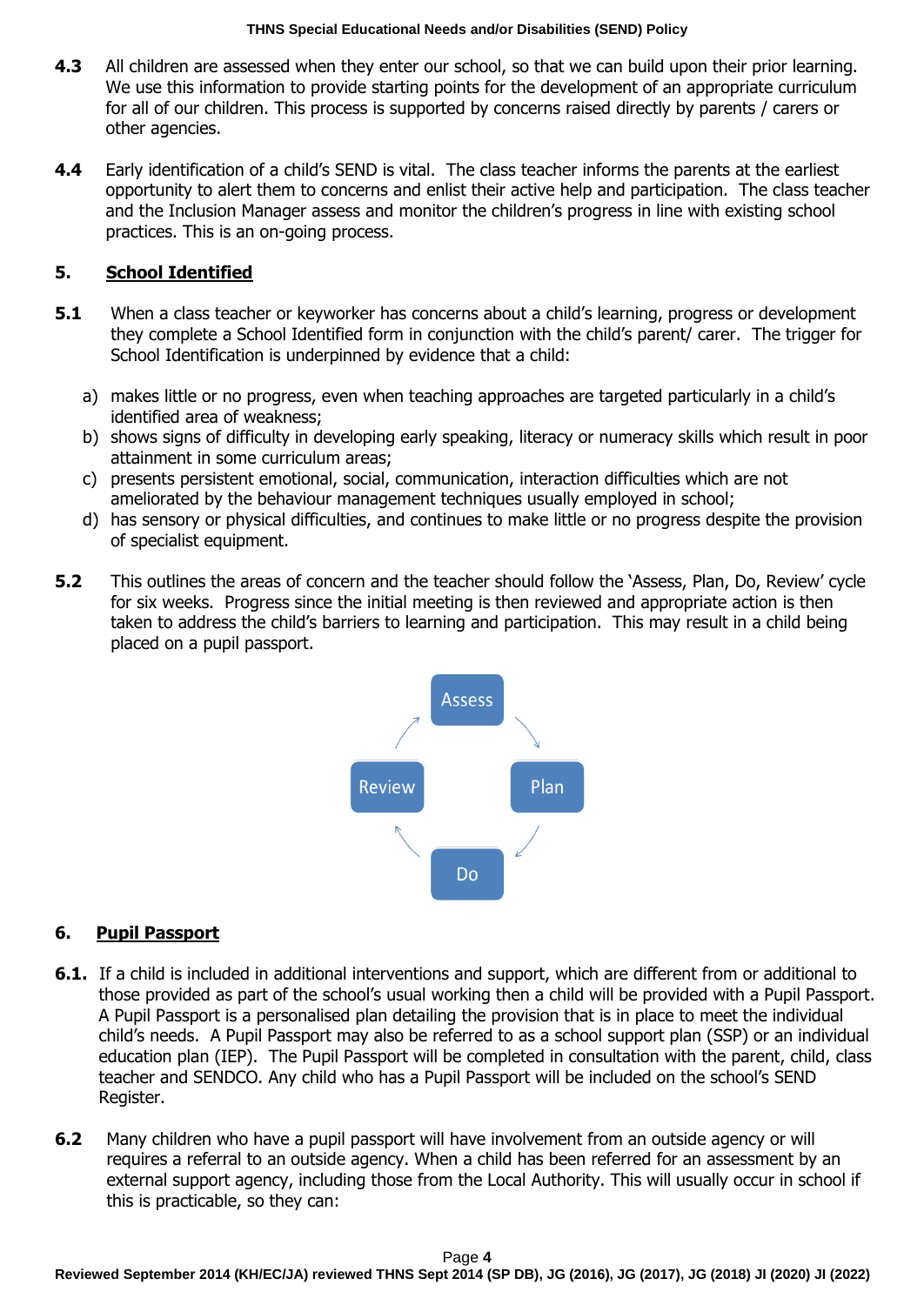- a) advise teaching staff on specific targets and accompanying strategies to support the child's area of difficulty;
- b) provide more specialist assessments to identify the child's specific needs;
- c) inform planning to support the child and measure their progress;
- d) give advice of the use of new or specialist strategies or materials;
- e) provide support for particular activities;
- f) advise if the child's needs can be met through Quality First Teaching.
- **6.3** If the child is considered to need ongoing external support the relevant service will provide information, which will be used to inform the child's current Pupil Passport. The new strategies in the Pupil Passport will, wherever possible, be implemented within the child's normal classroom setting. We will record, in the Pupil Passport, the strategies used to support the child. The Pupil Passport will detail short-term SMART targets set for the child, and the teaching strategies to be used. A child's Pupil Passport will be shared with them and with their parents/ carers and signed by all parties. It will also indicate the planned outcomes and the date for the Pupil Passport to be reviewed. In most cases, this review will take place once a term and will again involve the parent/ carer and child. The delivery of the interventions recorded in the Pupil Passport will continue to be the responsibility of the class teacher and keyworkers, under the guidance of the Inclusion Manager. When the child no longer requires additional interventions and support, which are different from or additional to those provided as part of the school's usual working, their name will be removed from the SEND Register.
- **6.4** Where children attend specialist centres outside of school, such as speech and language therapy (Chatterbox) both the keyworker and the Inclusion Manager maintain contact, attending any reviews held.

#### **7. High Needs Funding: Personalised Support**

- **7.1** The additional needs of most pupils at Thornton Heath Nursery with SEND will be met by interventions and resources from the school. To help us deliver extra support to children attending Thornton Heath Nursery School who are displaying additional needs we are able to make an application to the Local Authority for personalised funding if an EHCP is not in place. This can only be completed with an agreement from the parent / carer.
- **7.2** If the LA agree that additional support is needed, a plan will be drawn up to show how this extra funding will be used. The funding can provide more one to one support, purchase of specialist equipment or training for staff.

#### **8. Education Health and Care (EHC) Needs Assessment**

- **8.1** Where a child does not make sufficient progress or continues to demonstrate significant cause for concern despite the school making purposeful and relevant intervention, a request for an EHCP Needs Assessment will be made to the Local Authority. THNS will also request an EHCP assessment if professionals believe that a child would benefit from attending a specialist school provision when they become compulsory school age. An extensive range of written evidence and relevant documentation about the child will support the request. This evidence may include:
	- a) outcomes and information from external support agencies, such as Educational Psychology, Speech and Language Therapy, Social Services etc
	- b) current and past PPs
	- c) PP review meeting notes
	- d) evidence of resources or special arrangements which have been put in place
	- e) other relevant meeting notes
	- f) health information/ medical history
	- g) the child's attainment and progress levels, evidenced over time
	- h) evidence of the level of support and provision already provided by the school (this must exceed the current specified monetary value).

#### Page **5**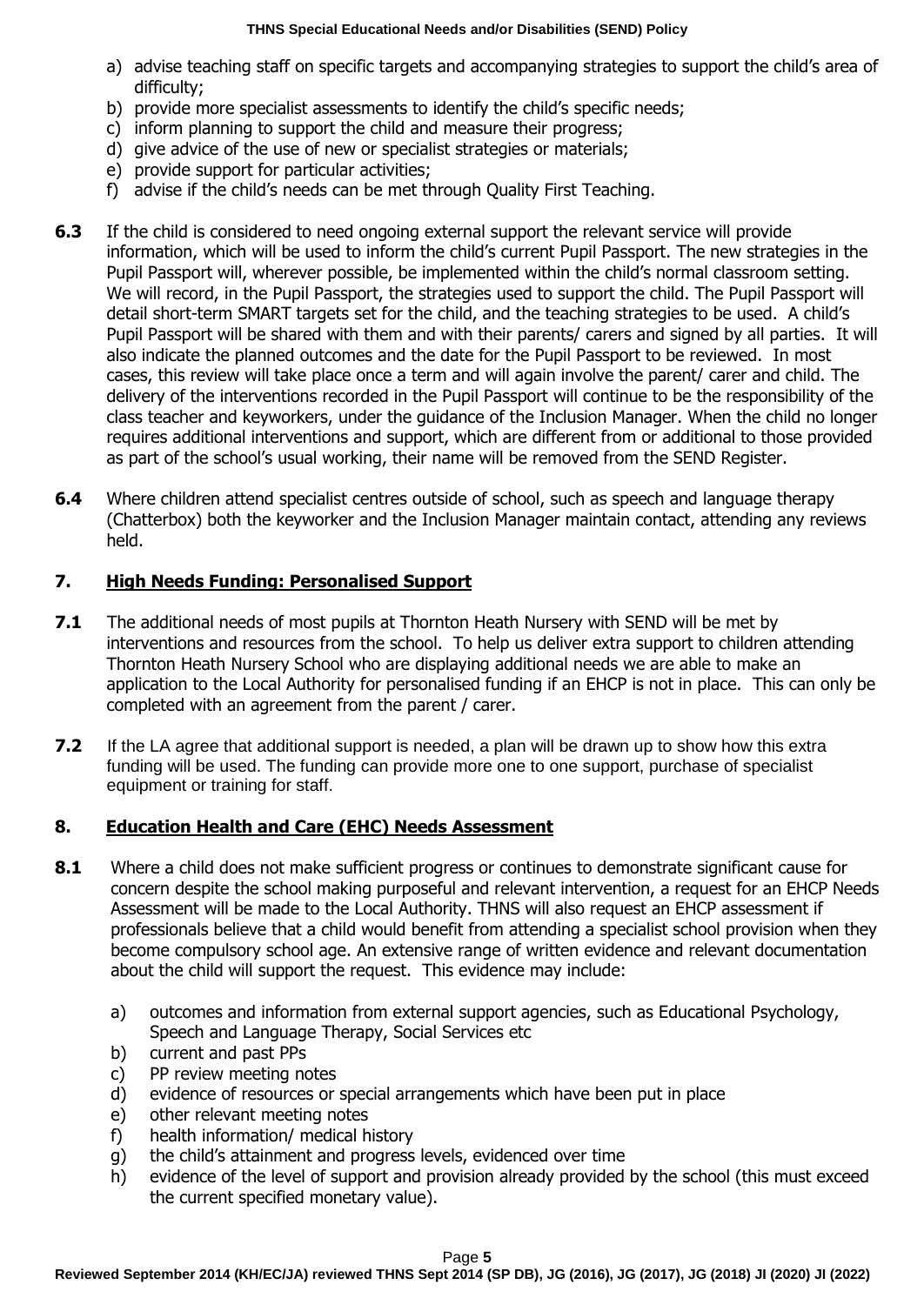- **8.2** In preparing an EHC Needs Assessment request to the Local Authority, the school will consult the parents/carers, the child (where possible) and relevant outside agencies and will ensure their views are accurately represented in the submitted documentation.
- **8.3** If the Local Authority decides that an EHC Plan is appropriate, it will be issued within 20 weeks and must be then be reviewed annually and at school transfer times, such as transition. If the Local Authority decides not to issue an EHC Plan parents / carers have a right to appeal the decision and should discuss this with the school's Inclusion Manager.

#### **9. The role of the Inclusion Manager (SEND specific)**

- **9.1** The Head of Nursery is the Inclusion Manager at Thornton Heath Nursery School. They are a qualified teacher and their responsibilities are:
	- a) overseeing the day-to-day operation of the THNS SEND policy;
	- b) coordinating provision for children with SEND;
	- c) liaising with the relevant designated lead safeguarding person where a looked after pupil has SEND;
	- d) advising on the graduated approach to providing SEND support;
	- e) advising on the deployment of the nursery's delegated budget and other resources to meet pupils' needs effectively;
	- f) liaising with parents / carers of pupils with SEND;
	- g) liaising with early years providers, other schools, educational psychologists, health and social care professionals and independent or voluntary bodies;
	- h) being a key point of contact with external agencies, especially the local authority and its support services
	- i) liaising with potential next providers of education to ensure a pupil and their parents are informed about options and a smooth transition is planned
	- j) working with the Governors to ensure that the school meets its responsibilities under the Equality Act (2010) with regard to reasonable adjustments and access arrangements;
	- k) ensuring that the school keeps the records of all pupils with SEND up to date;
	- l) strategic development of SEND policy/ provision (with the Governors);
	- m) liaising with and advising colleagues both teachers, keyworkers and TAs;
	- n) ensuring that the appropriate staff are given relevant copies of information;
	- o) managing a range of resources, both human and material, to enable appropriate provision to be made for the children with special educational needs and disabilities;
	- p) contributing to continuing professional development of all staff (CPD);
	- q) liaising with outside agencies;
	- r) overseeing the records of all children with SEND and ensuring that pupil passports are in place for all children on the SEND register;
	- s) developing Behaviour Support Plans and Pastoral Support Plans
	- t) completing and circulating risk assessments for named children;
	- u) maintaining the school's SEND register and systems;
	- v) monitoring and evaluating the school's SEND provision and reporting to the Governors.

#### **10. Provision**

- **10.1** A range of provision and intervention is available to all children in our schools. The pupils involved may or may not have SEND. All children receiving additional support/ extension, whether they are on the SEND register or not are identified on the school's 'Provision Map.'
- **10.2** 'Children Looked After' have a Personal Education Plan (PEP), which is drawn up between the school and the child's primary carers (i.e. Local Authority).
- **10.3** All staff members who come into contact with a child with SEND are informed about the child's needs if it is relevant or necessary for them to have such information. This enables staff to support the child appropriately in their role.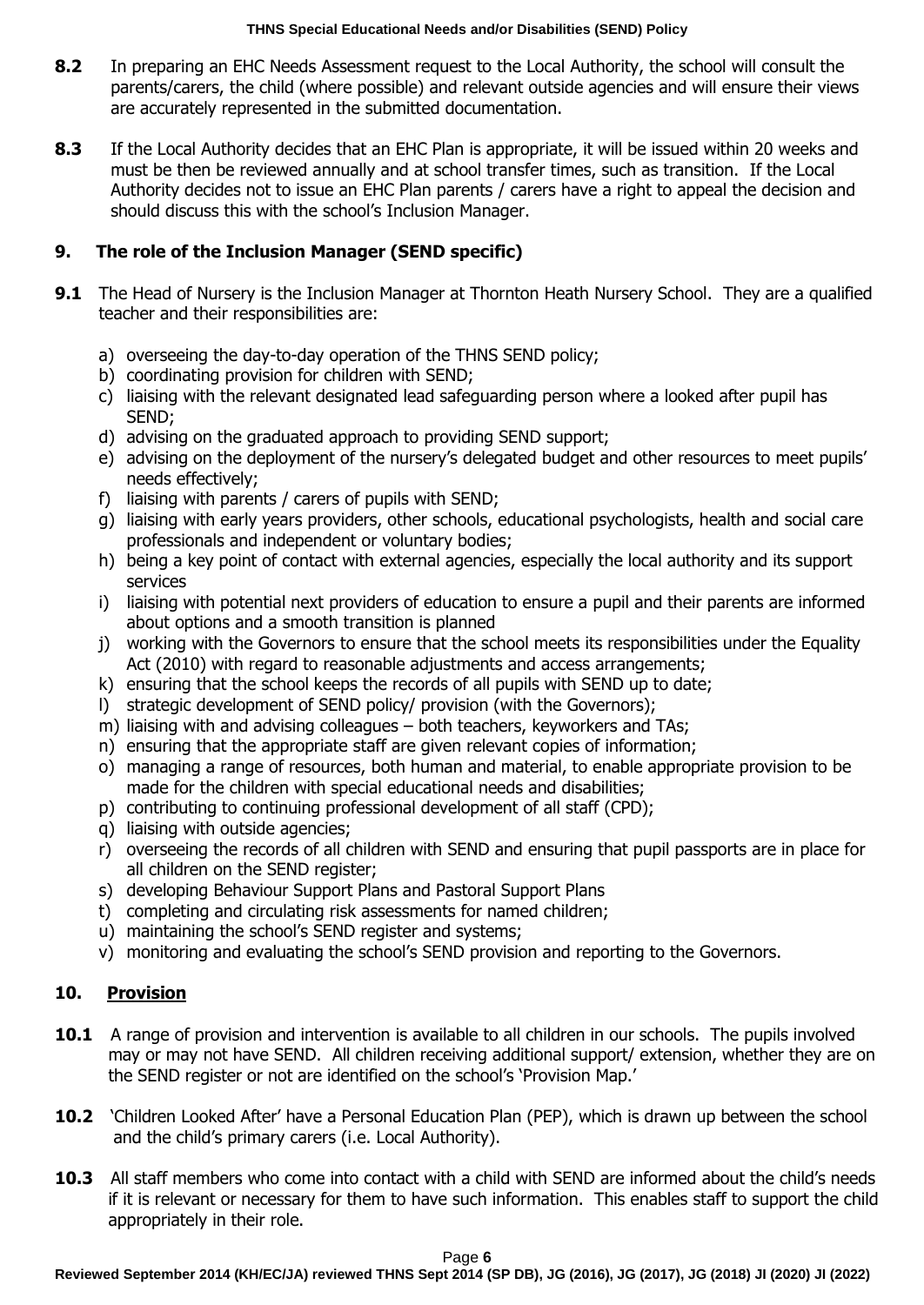#### **11.0 The role of the Governing Body**

- 11.1 The Governing Body has due regard to the Special Educational Needs And Disability Code Of Practice: 0 to 25 Years (2014) when carrying out its duties toward all pupils with SEN.
- **11.2** The Governing Body does its best to secure the necessary provision for any pupil identified as having SEND. Governors ensure that all teaching staff are aware of the importance of providing for these children. They consult with other schools when appropriate and report annually to parents on the success of the school's policy for children with SEND. The Governing Body ensures that parents / carers are notified of any decision by the school that SEND provision is to be made for their child.
- **11.3** The Governing Body has identified a Governor with specific oversight of the school's provision for pupils with SEND. The 'responsible person' in school is the Head of School (and Inclusion Manager) who works in partnership with the Executive Headteachers. The Inclusion Manager ensures that all those who teach a pupil with an Education, Health and Care Plan are aware of the nature of the EHCP and the provision which must be in place.
- **11.4** The SEND Governor ensures that all Governors are aware of the school's SEND provision, including the deployment of funding, equipment and personnel.

#### **12. Allocation of resources**

**12.1** The Inclusion Manager is responsible for the operational management of the specified and agreed resourcing for special needs provision within the school, including the provision for children with Personalised Funding or an Educational Health Care Plan. The Inclusion Manager informs the Governing Body how the funding is allocated to support children with SEND. It is THNS policy to ensure that all children are included in all aspects of school life.

#### **13. Access to the curriculum**

- **13.1** All children have an entitlement to a broad and balanced curriculum, which is differentiated to enable them to:
	- a) understand the relevance and purpose of learning activities;
	- b) experience levels of understanding and rates of progress that bring feelings of success and achievement.
- **13.2** Teaching staff use a range of strategies to meet children's SEND. Focused group learning session have clear learning objectives; learning opportunities are differentiated appropriately, and assessment informs the next stages of learning.
- **13.3** SEND Pupil Passports, which employ a small-steps approach, feature significantly in the provision that we make in the school for pupils with SEND. By breaking down the existing levels of attainment into finely graded steps and targets, we ensure that children experience success. All children who require SEND support and those with an Educational Health and Care Plan (EHCP) will have an PP.
- **13.4** We support children in a manner that acknowledges their entitlement to share the same learning experiences that their peers enjoy. This may include children working within the whole class, in small groups or in a one-to-one situation.

#### **14. Partnership with parents /carers**

**14.1** Parents/ carers are essential partners in supporting a child with SEND as they have extremely valuable information to contribute to their child's profile and are crucial people in their child's life. The school works closely with parents / carers in the support of those children with SEND. We encourage an active partnership through an on-going dialogue with parents / carers. Parents / carers

#### Page **7**

**Reviewed September 2014 (KH/EC/JA) reviewed THNS Sept 2014 (SP DB), JG (2016), JG (2017), JG (2018) JI (2020) JI (2022)**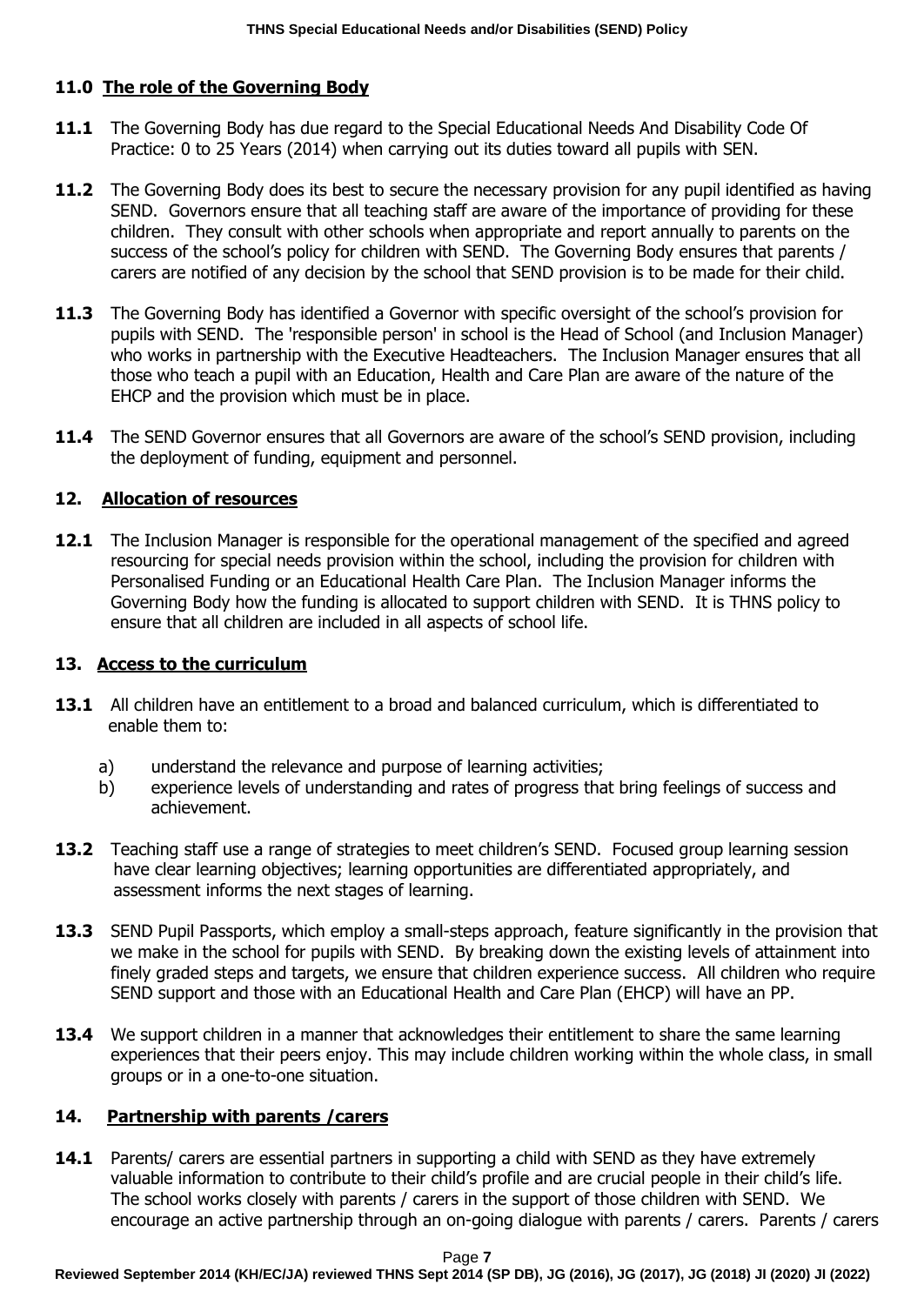have much to contribute to our support for children with SEND. We inform the parents / carers of any outside intervention, and we share the process of decision-making by providing clear information relating to the education of children with SEND.

**14.2** The school prospectus and website contains details of our policy for SEND, and the arrangements made for these children in our school. The SEND/ Inclusion Governor also takes a particular interest in special needs and the strategic implementation of this within the school.

#### **15. Pupil participation**

- **15.1** In our school we encourage children to take responsibility and to make decisions. This is part of the culture of our school and relates to all children. In the Early Years Foundation Stage we recognise the importance of children developing social as well as educational skills.
- **15.2** Children are involved at an appropriate level in setting targets in their PPs and in the termly PP review meetings. Children are encouraged to make judgements about their own performance against their PP targets. We recognise success here as we do in any other aspect of school life.

#### **16. Monitoring and review**

- **16.1** The Inclusion Manager monitors the movement of children within the SEND system in school. The Inclusion Manager provides staff and governors with regular summaries of the impact of the policy on the practice of the school.
- **16.2** The Inclusion Manager is involved in supporting keyworkers who are involved in drawing up SEND Pupil Passports for children. The Inclusion Manager regularly holds meetings with keyworkers to review the work of the school in this area. The Inclusion Manager and the named governor with responsibility for SEND also hold termly meetings.
- **16.3** The Governing Body reviews this policy annually and considers any amendments in the light of the annual review findings.
- **16.4 Complaints**. Any complaints regarding the SEND policy, practice or provision made for children with SEND should be addressed in the first instance to the class teacher and then to the Inclusion Manager. If problems still exist then complaints should be made to the SEND Governor, the governing body or the LA as appropriate.

#### **17. Training**

- **17.1** There is an on-going programme of training and support in place to ensure that teaching staff / keyworkers and support staff have the understanding and skills to differentiate and scaffold learning for the pupils with a range of SEND in everyday teaching.
- **17.2** We also have some members of staff with more specialist skills to support and deliver interventions for pupils with more complex needs. They have access to additional training to update their knowledge and skills and to respond to the needs of individual or groups of pupils with specific needs.
- **17.3** Induction arrangements are in place for new staff and newly qualified teachers so that they are familiar with the school's approach to supporting pupils with SEND.
- **17.4** The Inclusion Manager attends termly Croydon briefing sessions to keep abreast of local and national policy and initiatives to enhance SEND provision, in addition to other relevant Professional Development opportunities.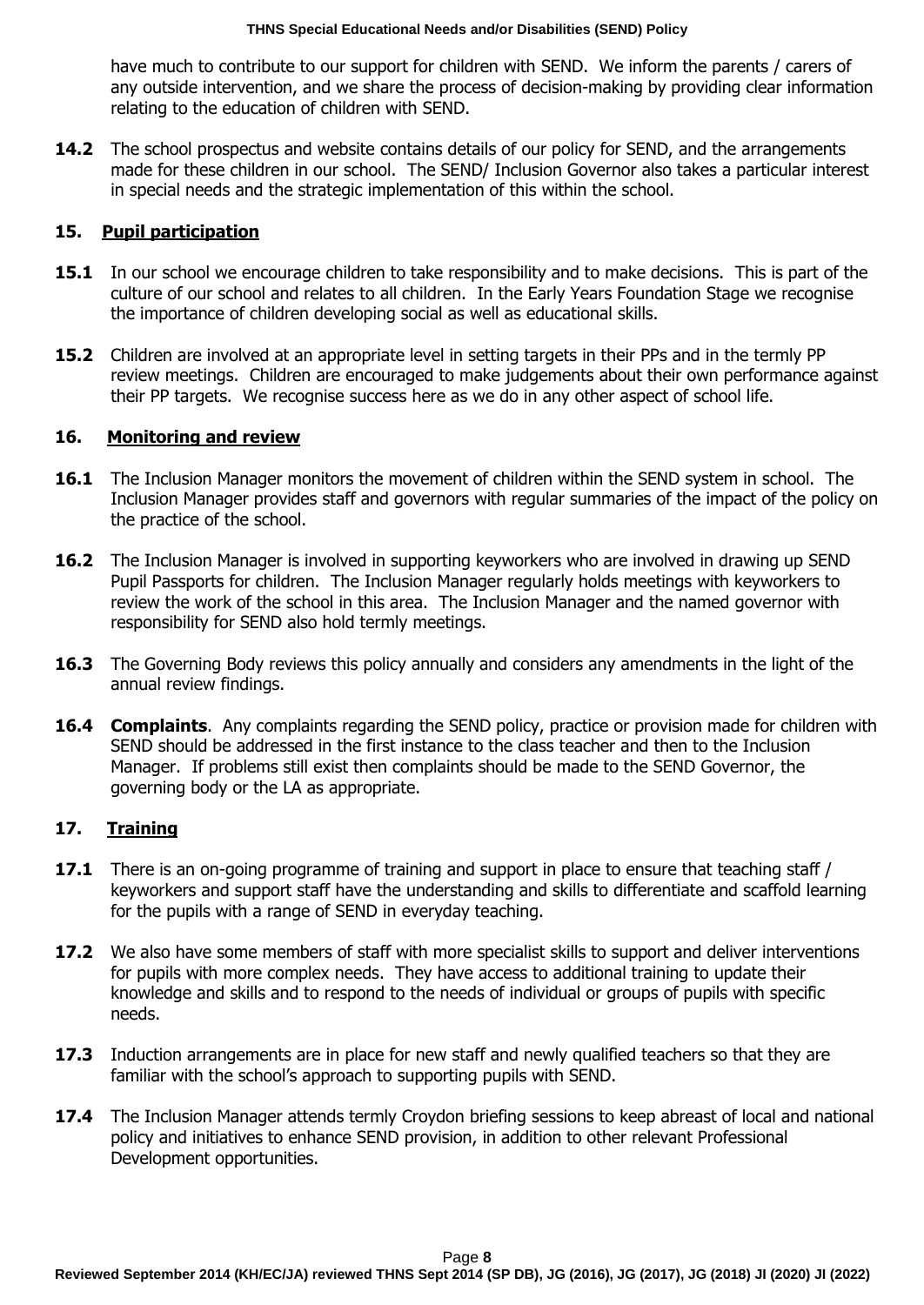## **Appendix 1: Definition of Special Educational Needs**

Under the Special Educational Needs And Disability Code Of Practice: 0 to 25 Years (2014): 'A child or young person has SEN if they have a learning difficulty or disability which calls for special educational provision to be made for him or her. A child of compulsory school age or a young person has a learning difficulty or disability if he or she has a significantly greater difficulty in learning than the majority of others of the same age, or has a disability which prevents or hinders him or her from making use of educational facilities of a kind generally provided for others of the same age in mainstream schools or mainstream post-16 institutions'.

## **Broad areas of need**

#### **1 Communication and interaction**

Children and young people with speech, language and communication needs (SLCN) have difficulty in communicating with others. This may be because they have difficulty saying what they want to, understanding what is being said to them or they do not understand or use social rules of communication. The profile for every child with SLCN is different and their needs may change over time. They may have difficulty with one, some or all of the different aspects of speech, language or social communication at different times of their lives.

Children and young people with ASD, including Asperger's Syndrome and Autism, are likely to have particular difficulties with social interaction. They may also experience difficulties with language, communication and imagination, which can impact on how they relate to others.

#### **2 Cognition and learning**

Support for learning difficulties may be required when children and young people learn at a slower pace than their peers, even with appropriate differentiation. Learning difficulties cover a wide range of needs, including moderate learning difficulties (MLD), severe learning difficulties (SLD), where children are likely to need support in all areas of the curriculum and associated difficulties with mobility and communication, through to profound and multiple learning difficulties (PMLD), where children are likely to have severe and complex learning difficulties as well as a physical disability or sensory impairment.

Specific learning difficulties (SpLD), affect one or more specific aspects of learning. This encompasses a range of conditions such as dyslexia, dyscalculia and dyspraxia.

#### **3 Social, emotional and mental health difficulties**

Children and young people may experience a wide range of social and emotional difficulties which manifest themselves in many ways. These may include becoming withdrawn or isolated, as well as displaying challenging, disruptive or disturbing behaviour. These behaviours may reflect underlying mental health difficulties such as anxiety or depression, self-harming, substance misuse, eating disorders or physical symptoms that are medically unexplained. Other children and young people may have disorders such as attention deficit disorder, attention deficit hyperactive disorder or attachment disorder.

Schools and colleges should have clear processes to support children and young people, including how they will manage the effect of any disruptive behaviour so it does not adversely affect other pupils. The Department for Education publishes guidance on managing pupils' mental health and behaviour difficulties in schools.

#### **4 Sensory and/or physical needs**

Some children and young people require special educational provision because they have a disability which prevents or hinders them from making use of the educational facilities generally provided. These difficulties can be age related and may fluctuate over time. Many children and young people with vision impairment (VI), hearing impairment (HI) or a multi-sensory impairment (MSI) will require specialist

#### Page **9**

**Reviewed September 2014 (KH/EC/JA) reviewed THNS Sept 2014 (SP DB), JG (2016), JG (2017), JG (2018) JI (2020) JI (2022)**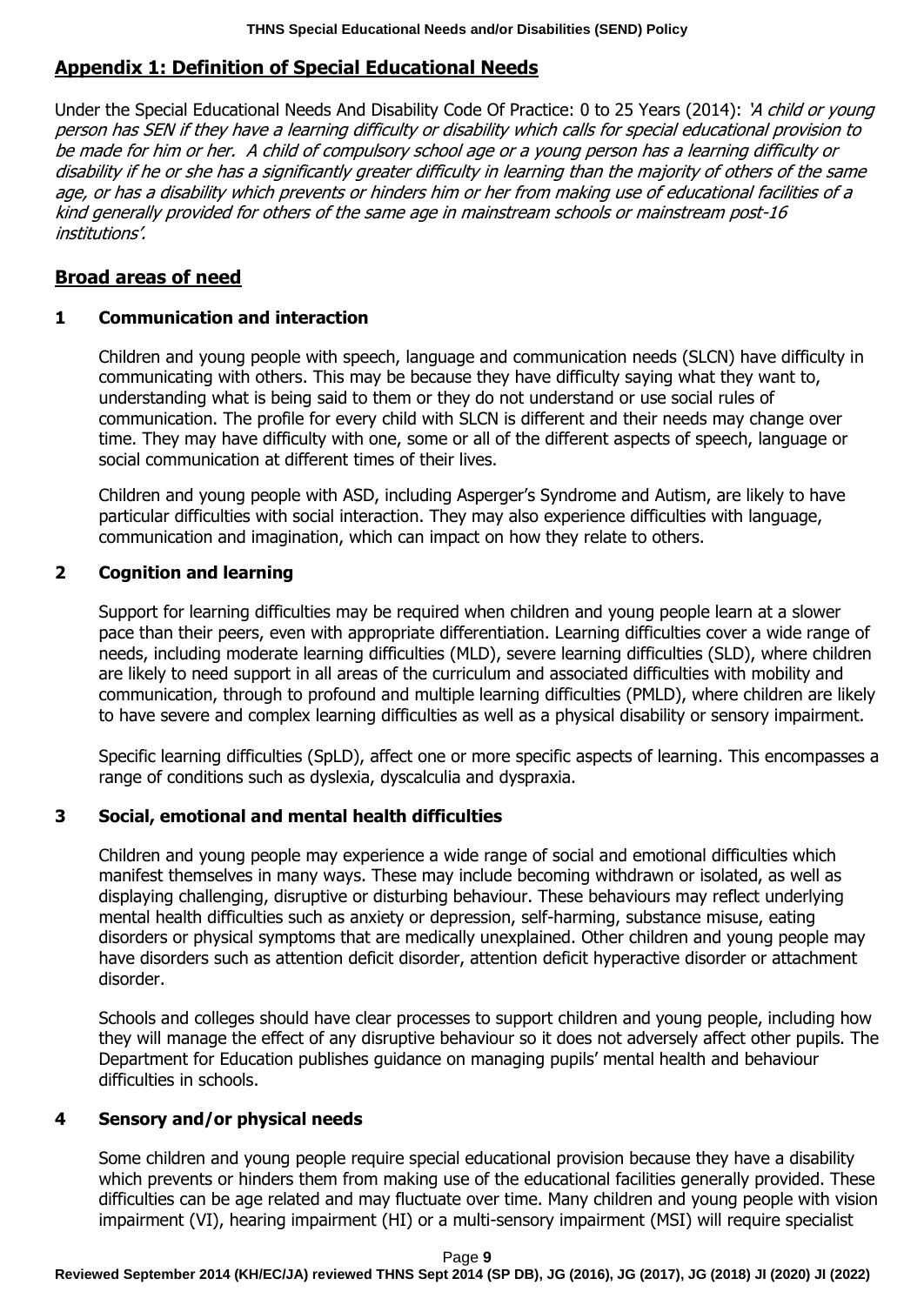support and/or equipment to access their learning, or rehabilitation support. Children and young people with an MSI have a combination of vision and hearing difficulties. Information on how to provide services for deafblind children and young people is available through the Social Care for Deafblind Children and Adults guidance published by the Department of Health.

Some children and young people with a physical disability (PD) require additional ongoing support and equipment to access all the opportunities available to their peers.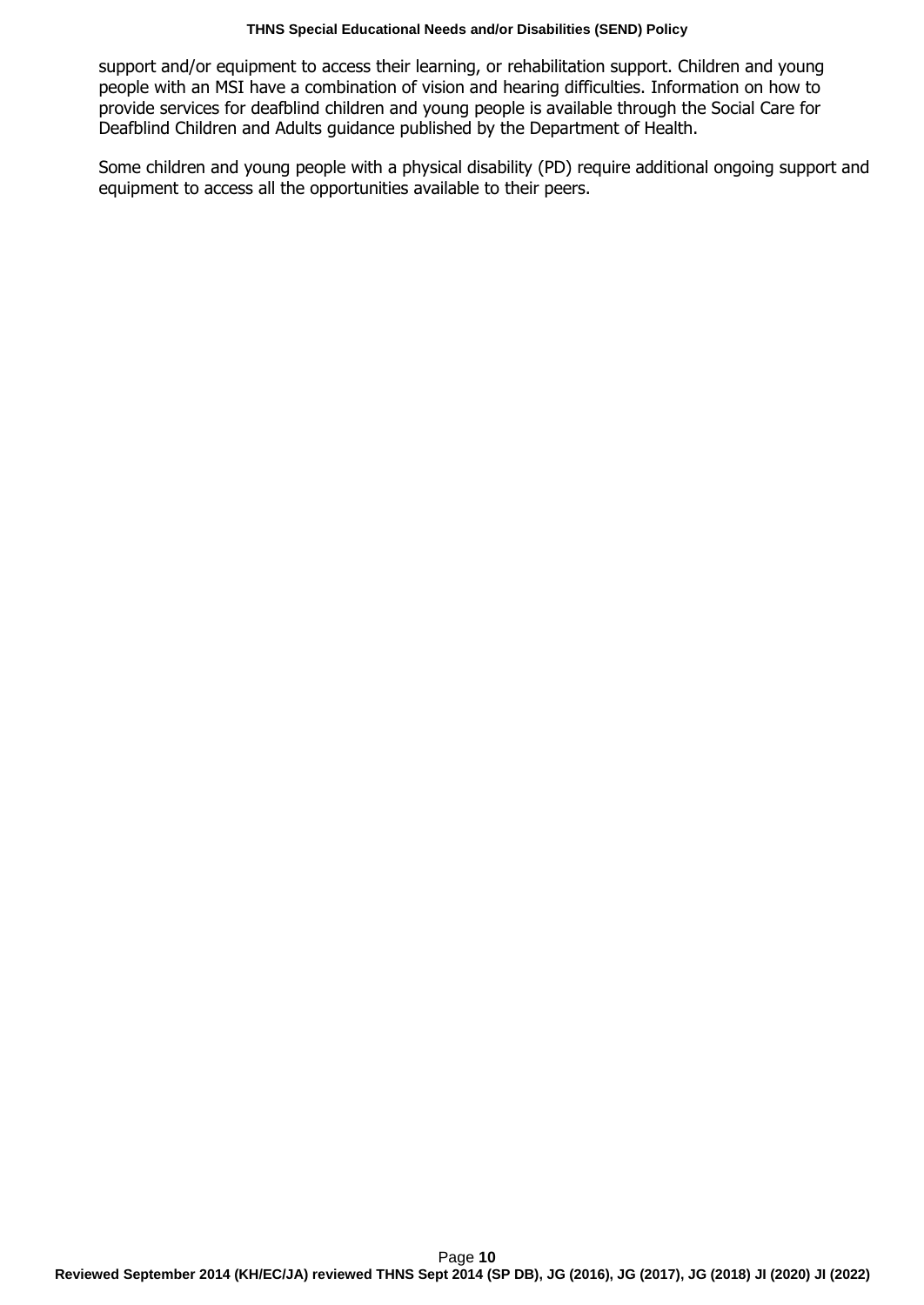## **Appendix 2 – Guidance on differentiation for those with SEN**

#### **1. Planning for differentiation can involve:**

- a) ensuring the child's strengths are used to build confidence, self-esteem and maintain motivation;
- b) using a multisensory approach to give pupils the opportunity to learn effectively in a way suited to their ability;
- c) helping pupils overcome learning difficulties by, for instance, supplying frequent spoken instructions for children with reading difficulties;
- d) including work recorded in alternative formats;
- e) employing active learning strategies giving pupils first hand experience;
- f) matching demands to levels of attainment;
- g) providing a range of activities to ensure participation;
- h) providing similar work for a group but allowing different outcomes;
- i) using a clearly defined step-by-step approach promoting gradual development of concepts and skills;
- j) using jargon free, unambiguous language starting from the child's own language, introducing words as needed;
- k) explaining new words regularly to ensure understanding and use;
- l) allowing sufficient repetition to consolidate skills;
- m) allowing time for reflection;
- n) ensuring that the pace of the lesson takes account of the differences between individuals.

## **2. Options for Differentiation**

#### **Presentation:**

- a) simplifying verbal instructions;
- b) demonstration;
- c) writing down and leaving instructions up after saying them;
- d) reading aloud key text/instructions before child reads them;
- e) putting up a glossary of word meanings for difficult vocabulary;
- f) simplifying written workcards and texts;
- g) supplementing information in books with tapes, video, pictures, charts, diagrams.

## **Approach to learning:**

- a) choosing more motivating activities by linking tasks to children's interests;
- b) dividing longer pieces of classroom work into shorter tasks each with own endpoint;
- c) increasing use of active learning approaches brainstorming, drama, role play, card sorts, making posters, display, group discussion, group problem solving;
- d) providing opportunities for repetition and reinforcement same activity presented in different ways, reviewing earlier learning regularly.

#### **Response:**

- a) using alternatives to written recording, oral presentation, tape, video, dictation to another person, drama, picture-diagram, flow chart, PC aided recording;
- b) providing prompt sheets for writing, questions to answer, key words for each section. sentences or paragraphs to put in correct order;
- c) cloze procedure;
- d) co-operative writing, groups or pairs.